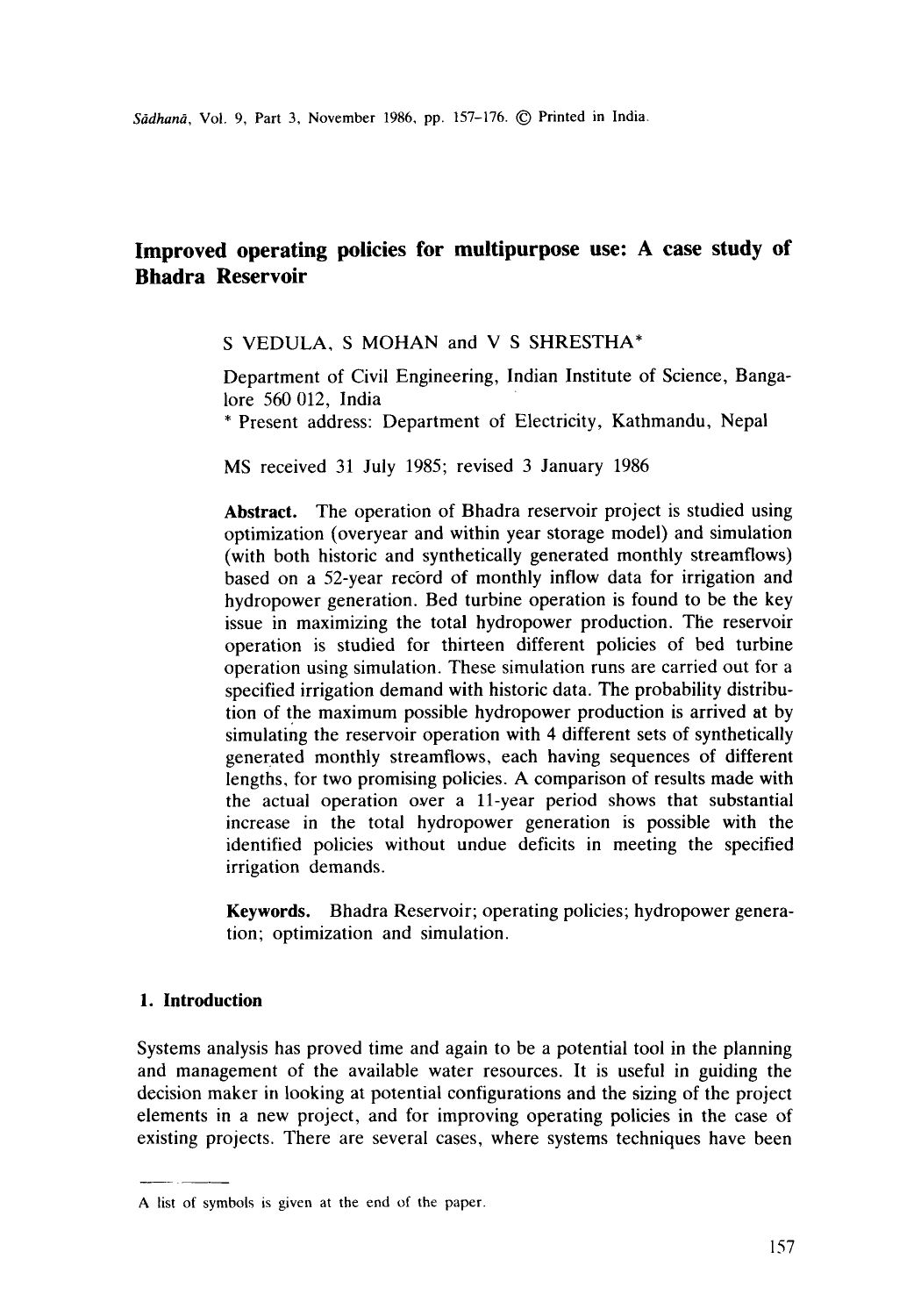used to arrive at operating policies for multipurpose reservoirs, in which the derived operating policies have been clearly shown to result in an improvement over the historic performance; see, for example, Thomas & Revelle (1966), Hall *et al* (1968), Mobasheri & Haroboe (1970), Fults & Hancock (1972), and Beik *et al*  (1984). The present paper is an attempt in the latter direction, applied to a specific reservoir project in the State of Karnataka, being operated for the dual purpose of irrigation and hydropower generation. The Bhadra reservoir project under the present study irrigates the semiarid tracts of Chickamagalur, Shimoga, Chitradurga and Bellary districts besides producing hydropower from both the canal and bed releases. The study, based on 52 years of streamflow data and 11 years of data on actual operation of the reservoir, identifies improved operating policies for better results.

# **2. Objectives of present study**

The specific objectives of the present study are: (i) to determine the maximum annual hydropower production at the reservoir while satisfying the specified irrigation demands, using a mathematical programming model. A linear programming model is formulated based on the concept of overyear and within year storages. Historic streamflow data of two sequences of 25 years each are usedin the model; (ii) to examine the tradeoff between irrigation release and hydropower production by simulating the operation of the reservoir using different operating policies based on the historic monthly streamflow data; and (iii) to determine the probability distribution of the maximum possible annual hydropower production based on a simulation of reservoir operation for two potential operating policies identified from the objective (ii) above, using synthetically generated streamflows (divided into different sets, each consisting of sequences of different lengths).

# **3. Project description**

The Bhadra Reservoir Project is a multipurpose, river valley project operated for irrigation and hydropower in the State of Karnataka, South India. The Bhadra River originates in the Western ghats and is the main tributary of the Tungabhadra river in the Krishna Basin. The project site is located on the river Bhadra at latitude 13°52'N and longitude 75°38'E about 1.5 km upstream from Lakkavalli village in Chickamagalur District, as shown in figure 1. The drainage area of the river at the dam site is 1968 km<sup>2</sup> and is well-forested and fairly rich in rainfall. The capacity of the reservoir is 2025 m cu m\* with a dead storage of 241 m cu m. Figure 2 shows a schematic diagram of the configuration of the project. There are two canals taking off from the reservoir. The left bank canal is 80 km long and irrigates 6367 ha. The right bank canal with its branches totals 268 km in length and irrigates 87,512 ha of land. The channel capacities of the left and right bank canals are 10 and 71 cumecs, respectively.

 $*$  m cu m =  $10^6$  m<sup>3</sup>.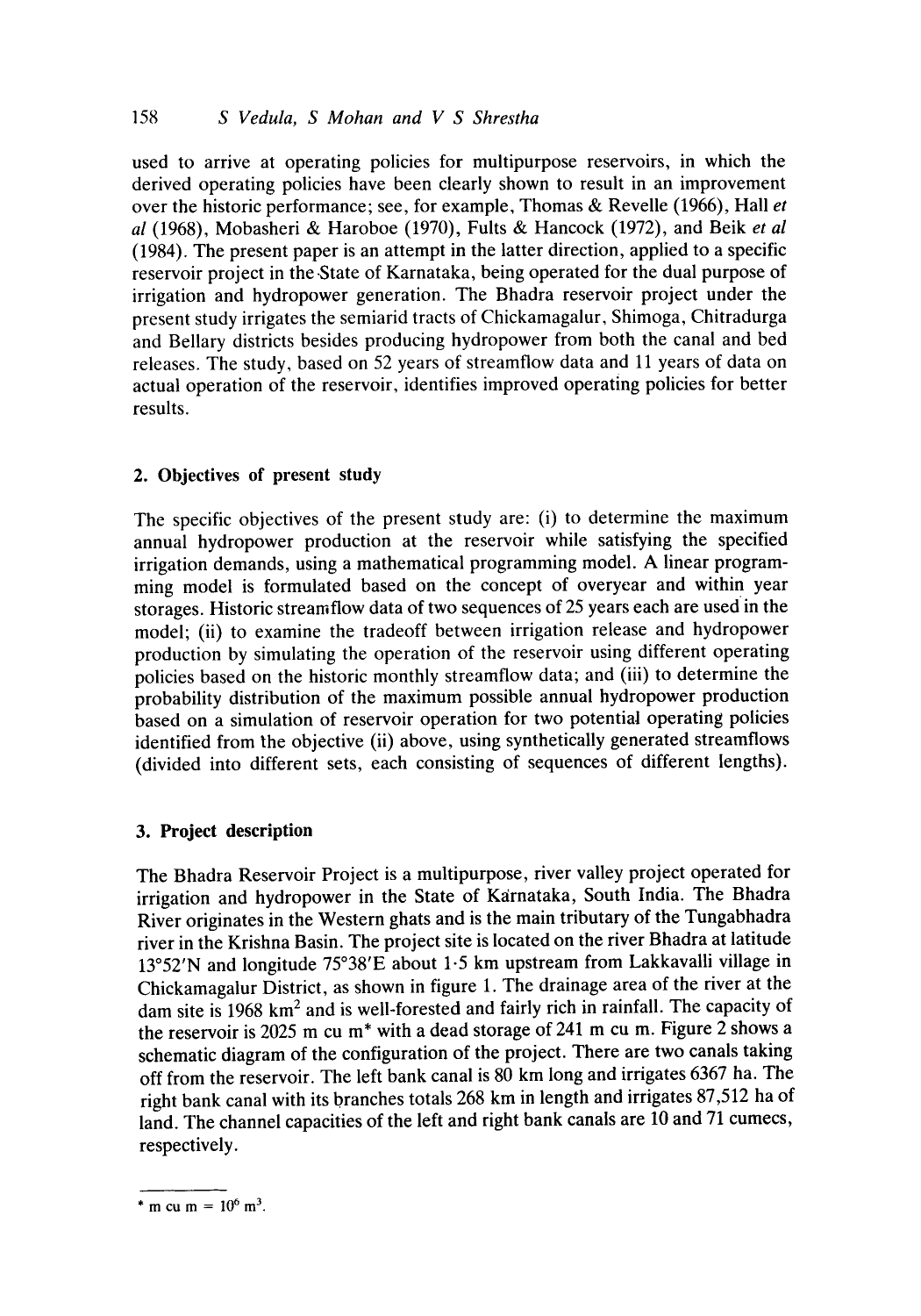

13° **Figure 1.** Location map of the

There are three sets of turbines that generate hydropower. Two units of 7200 kW each (a total of 14,400 kW, hereinafter referred to as the right turbine) are run by releases made to the right bank canal. One 2000 kW unit (hereinafter called the left turbine), is run by releases made to the left bank canal. Two units of 12,000 kW each (totalling 24,000 kW, hereinafter called the bed turbine) are run by releases made separately from the reservoir discharging into the riverbed downstream. Thus the releases made to the bed turbine have no irrigation value at the project. Water released for irrigation can be used for hydropower by the left and the right turbines, whereas release downstream of the reservoir alone can be used to produce power from the bed turbine. The project is presently in operation.

### **4. Data inputs**

There are three important data inputs to the present study: (i) monthly streamflows, (ii) evaporation and (iii) monthly irrigation demands.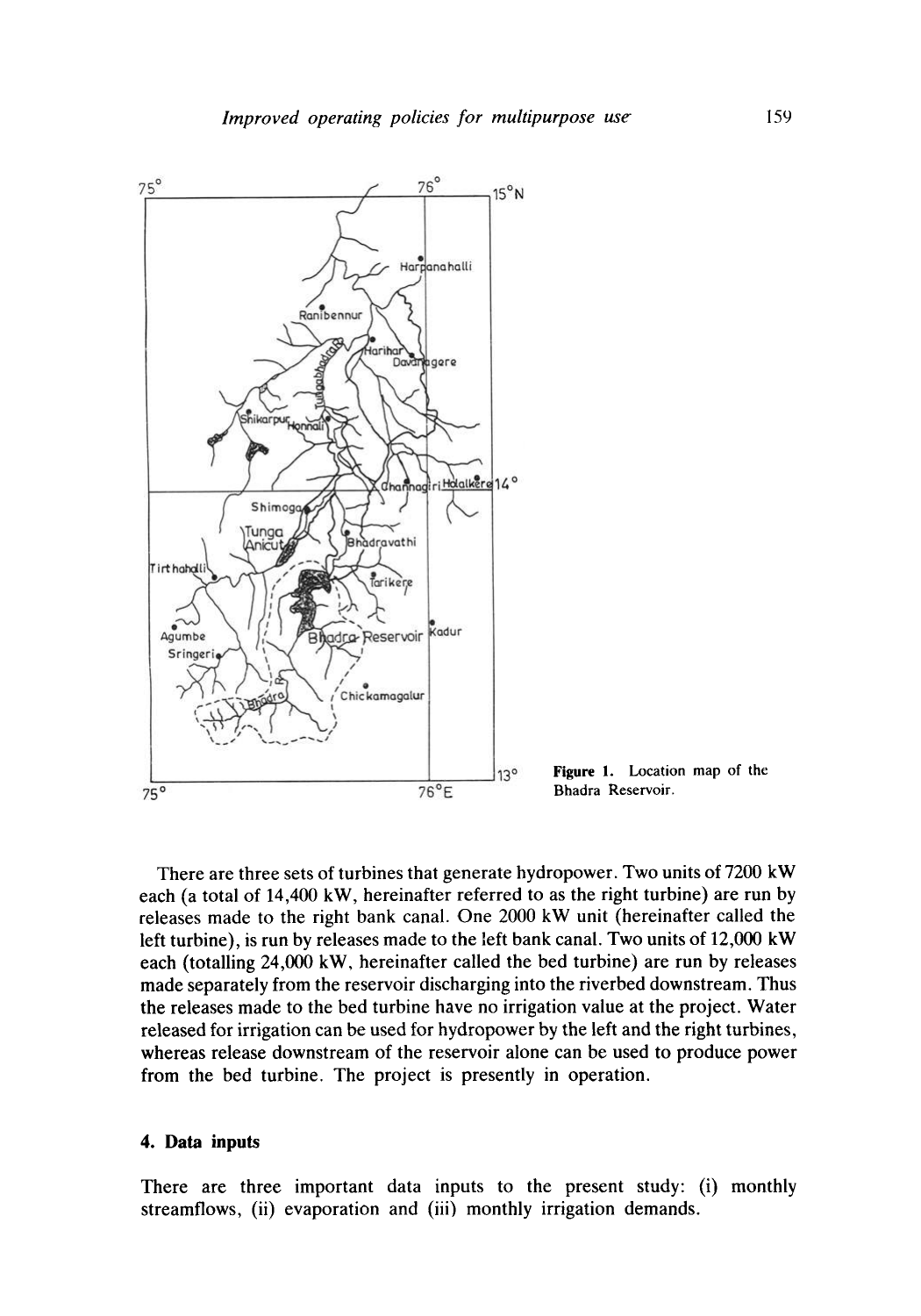

**Figure** 2. Schematic diagram of the Project.

### *4.1 Streamflow*

The average annual inflow (of 52 years) into the reservoir (of 2997.661 m cu m) is distributed such that 94% of it occurs during the first six months (June through November) of the water year (June 1 to May 31) and the remainder during the half-yearly period from December to May. Monthly streamflow data at the reservoir site for 52 water years (1930-31 to 1981-82), monthly withdrawal data for 12 calendar years (1971 to 1982), evaporation loss data for 52 calendar years (1930 to 1982), obtained from the Water Resources Development Organisation, Government of Karnataka, are used in the study.

The monthly canal withdrawal data consist of irrigation releases into the left and right bank canals for 12 years (1971 to 1982). In addition, a downstream release of 8-565 m cu m has been shown to have been released on a constant basis almost all the months.

### 4.2 *Evaporation loss*

Based on the beginning and end-of-the-month reservoir elevations and the evaporation loss data from 1930-31 to 1974-75, the relationship (Shreshta 1976) between the monthly evaporation loss,  $L_t$ , and the average storage volume,  $(SW_t + SW_{t+1})/2$ , was determined as

$$
L_t = 7.388 + 0.003 \, (SW_t + SW_{t+1}). \tag{1}
$$

Equation 1 is used along with the within year storage continuity constraints; whereas for the overyear constraints, a constant value of 124.76 m cu m, being the average annual evaporation loss based on pan evaporation measurements in the last eight years (1974 and 1976–1982) is used for each of the years in the model.

### 4.3 *Irrigation demand*

Table 1 gives the distribution of the 93,879 ha of irrigated area into its four major crops - paddy, sugarcane, permanent garden and semidry kharif crops - under the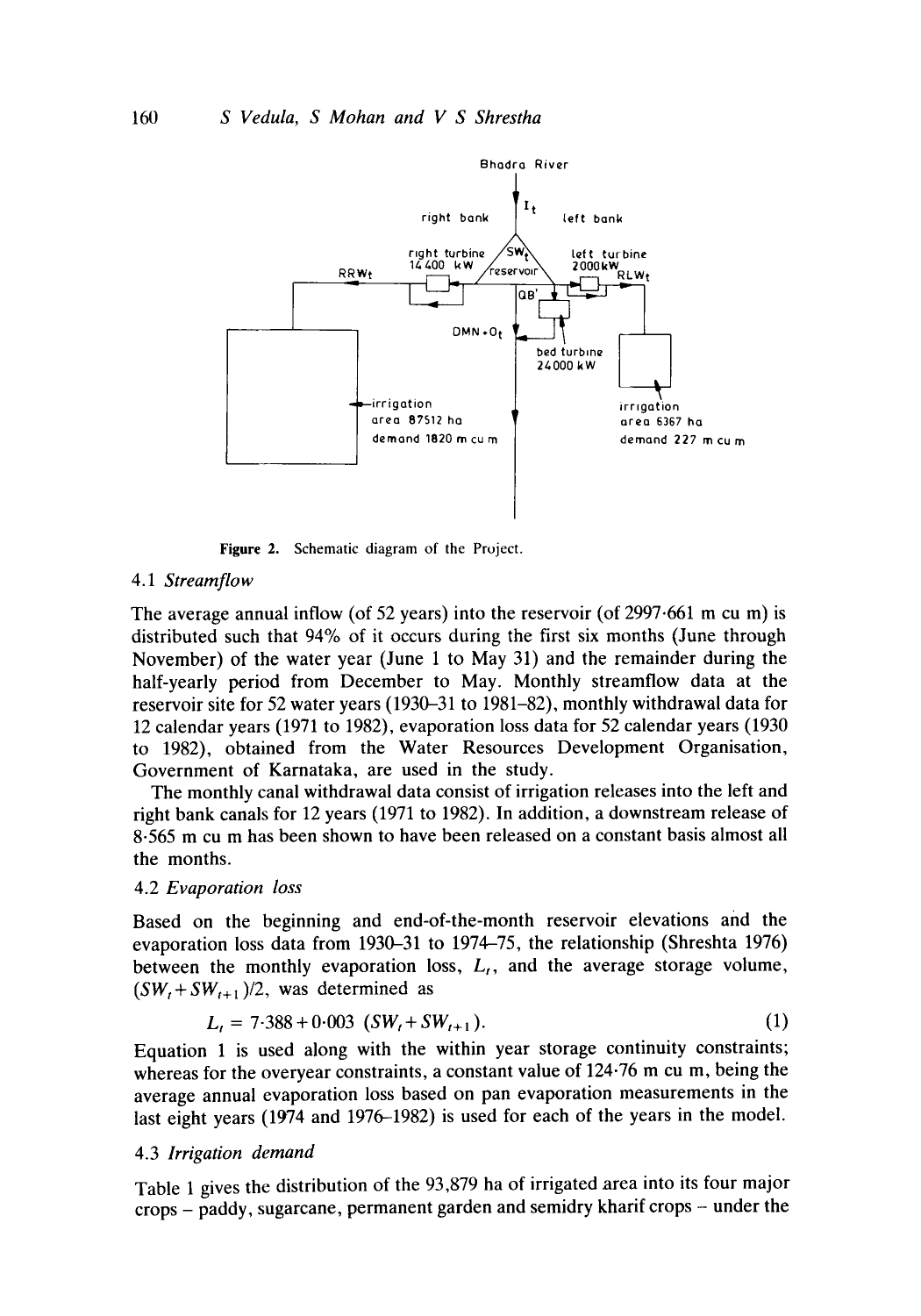|                         | Paddy<br>(kharif)<br>(35%) | Sugarcane<br>(25%) | Permanent<br>garden<br>(19%) | Semidry<br>(kharif)<br>crops<br>(21%) | Total<br>$(100\%)$ |
|-------------------------|----------------------------|--------------------|------------------------------|---------------------------------------|--------------------|
| Left bank<br>Right bank | 3484<br>29374              | 1713<br>21757      | 303<br>17534                 | 867<br>18847                          | 6367<br>87512      |
| Total                   | 32858                      | 23470              | 17837                        | 19714                                 | 93879              |

Table 1. Cropwise distribution (ha)

left and right bank canal commands of the project. The duration of the crops and their starting dates for the purpose of computing the crop water requirements are shown in table 2. The crop water requirements are computed based on the guidelines given by the Water Management Division (1971).

For purposes of estimating crop water requirements, monthly evaporation data at Hiriyur, Chitradurga District, collected from the Water Resources Development Organisation, Government of Karnataka, were used. The crop factors used for paddy, sugarcane, permanent garden and semidry kharif crops correspond to rice (Los Banos), sugarcane (Hawaii), Group E crops (pastures, orchards and cover crops), and maize (Alabama), respectively, in the publication of the Water Management Division (1971). On-farm losses of 30% and conveyance losses of 20% were used in arriving at the canal head requirements from the net irrigation requirements in the field. The computed monthly canal release requirements were then compared with the average monthly withdrawals from the field data and the greater of these two values is taken as the irrigation demand for each month in the present study. The average monthly withdrawals are based on actual withdrawals for the twelve calendar years (1971-82) guided by the requirements based on the duty concept. Table 3 lists the monthly computed canal releases, average actual canal withdrawals and the irrigation demands as used in the present study.

#### **5. Model for overyear operation**

tn the present problem, the reservoir capacity is fixed and the monthly irrigation demands are specified. The objective of the model is to find the withdrawal pattern from the reservoir, for a given set of inflows, such that the annual hydropower generation is a maximum while also meeting the irrigation needs. To this end, a linear programming model based on the concepts of overyear storage and within

| Crop             | Duration<br>(days) | Sowing date |
|------------------|--------------------|-------------|
| Paddy            | 145                | June 15     |
| Sugarcane        | 365                | July 1      |
| Permanent garden | 365                | June 1      |
| Semidry crops    | 123                | July 1      |

|  |  |  |  |  | <b>Table 2.</b> Crops and their duration |
|--|--|--|--|--|------------------------------------------|
|--|--|--|--|--|------------------------------------------|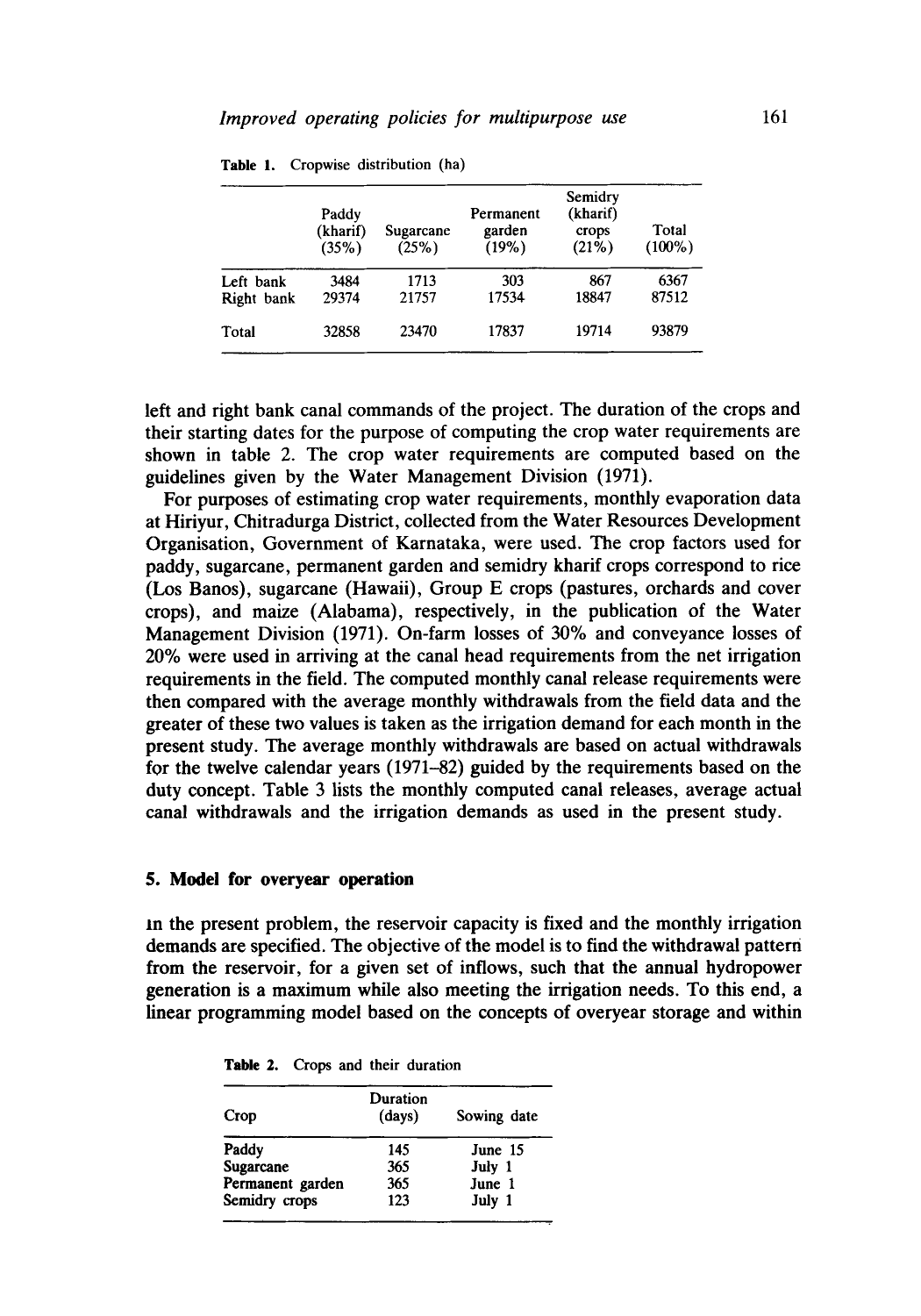|                 |                                            | Left Bank                              |                                                     |                                | <b>Right Bank</b>                      |                                                              |                 |
|-----------------|--------------------------------------------|----------------------------------------|-----------------------------------------------------|--------------------------------|----------------------------------------|--------------------------------------------------------------|-----------------|
| Month           | Computed<br>canal<br>releases <sup>1</sup> | Canal<br>with-<br>drawals <sup>2</sup> | Demand used<br>in present<br>study $3$<br>$(ILW_i)$ | Computed<br>canal<br>releases' | Canal<br>with-<br>drawals <sup>2</sup> | Demand used<br>in present<br>study <sup>3</sup><br>$(IRW_i)$ | Total<br>demand |
| June            | 8.9                                        | $5 - 3$                                | 8.9                                                 | 111.0                          | $44 - 1$                               | $111-0$                                                      | 119.9           |
| July            | $6 - 2$                                    | 15.0                                   | $15 - 0$                                            | 76.9                           | 121.8                                  | $121 - 8$                                                    | $136 - 8$       |
| August          | 9.7                                        | $21 - 1$                               | $21 - 1$                                            | 117.2                          | 179.5                                  | 179.5                                                        | $200 - 6$       |
| September       | 9.6                                        | 22.3                                   | 22.3                                                | 117.5                          | 173.5                                  | 173.5                                                        | 195.8           |
| October         | $6 - 6$                                    | 24.3                                   | $24-3$                                              | 94.2                           | 178.9                                  | 178.9                                                        | $203 - 2$       |
| November        | $4 - 0$                                    | $21 - 2$                               | $21 - 2$                                            | $78-3$                         | 168.5                                  | $168 - 5$                                                    | 189.7           |
| December        | 5.2                                        | $8-0$                                  | $8-0$                                               | $101 - 4$                      | 54.3                                   | $101 - 4$                                                    | 109.4           |
| January         | $6-1$                                      | 16.5                                   | $16 - 5$                                            | $116-1$                        | $120-8$                                | $120 - 8$                                                    | 137.3           |
| February        | 7.0                                        | $21 - 2$                               | $21 - 2$                                            | 142.8                          | 158.9                                  | 158.9                                                        | $180 - 1$       |
| March           | 9.6                                        | $22 - 7$                               | 22.7                                                | 174.6                          | 172.8                                  | 174.6                                                        | 197.3           |
| April           | $9-6$                                      | $24-0$                                 | $24 - 0$                                            | 159.7                          | 173.9                                  | 173.9                                                        | 197.9           |
| May             | 7.3                                        | $21-3$                                 | $21-3$                                              | $116-6$                        | $157 - 3$                              | 157.3                                                        | 178.6           |
| Annual<br>total | $89 - 8$                                   | 222.9                                  | $226 - 5$                                           | $1406 - 3$                     | $1704 - 3$                             | $1820 - 1$                                                   | 2046.6          |

Table 3. Irrigation demands at the canal head (m cu m)

 $<sup>1</sup>$  as per crop water requirements;</sup>

 $2$  actuals averaged over 12 calendar years, 1971-82;

 $3$  greater of the values in  $1$  and  $2$  above.

year storage (Loucks *et al* 1981) is formulated for the Bhadra Reservoir for a period of 25 years (Mohan 1983). Overyear storage is required to take care of the variations in the yearly inflows in meeting the irrigation demands. The average annual inflow (based on 52 years of data) is 2997.7 m cu m, while the annual irrigation demand is 2046.5 m cu m. However, overyear storage is needed because every year's inflow will not be equal to the average inflow, or for that matter, the irrigation demand. Within the year storage is required because of the mismatch between the distribution of the annual inflow among the different months and the distribution of the canal irrigation demand among the months. Conceptually, the monthly within year storage requirements can be computed for a given demand distribution in an average year (with average annual inflow). The largest of these monthly storages defines the within year storage capacity. The overyear storages are computed for a given annual demand taking into account the inflows in each year of the period of analysis.

The objective is to maximize the total annual hydropower production (energy in million kilowatt hours) from the left *(EL),* right *(ER)* and the bed turbines *(EB)*  together.

$$
Objective: Maximize (EL + ER + EB).
$$
 (2)

#### 5.1 *Constraints*

5.1a *Overyear storage continuity constraints:* The continuity of storage from year to year requires that, for any year, the initial storage plus inflow minus the withdrawals for irrigation into the left and right banks, withdrawal for the bed turbine, downstream release and spill (if any), and evaporation equals the initial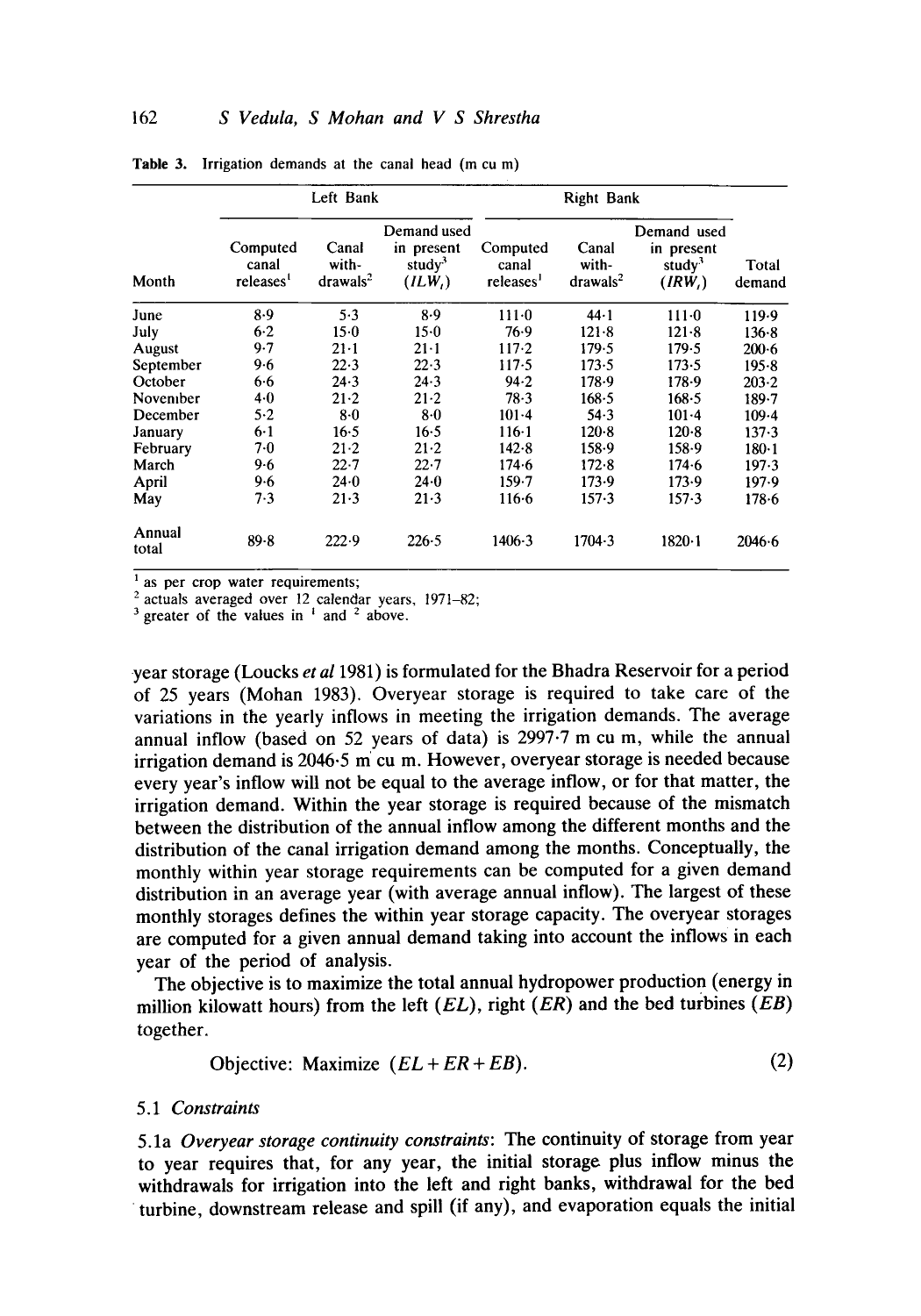storage for the next year, thus:

$$
S_y + I_y - (\alpha_y Y + 10.756 EB + L + DYR + O_y)
$$
  
= S\_{y+1}, y = 1, 2, ... 25, (3)

with  $S_{y+1} = S_1$  for  $y = 25$ . In the constraint (3), Y is equal to the total annual irrigation demand of 2046.6 m cu m and  $\alpha_{v}$  is the ratio of the annual irrigation demand to be met in the year y. As the capacity of the reservoir is fixed, a very low inflow in a year may not permit the full demand to be met thus necessitating the introduction of  $\alpha_{v}$ . The constant 10.756 is a factor which when multiplied converts the energy in  $10^6$  kWh produced by the bed turbine into the quantity of flow required in m cu m when the reservoir water level is at an elevation of  $47.7^{\dagger}$  m. For hydropower computations, a constant head is assumed for each turbine corresponding to this reservoir elevation. The corresponding head available is 40.994 m for the bed turbine, 34.898 m for the left turbine and 14-964 m for the right turbine. For purposes of energy computations, it is assumed that the load factor is  $0.62$ , the loss of head in the penstocks is 2% and the efficiency of hydropower generation is 85%. The annual evaporation loss,  $L$ , and the annual downstream release through the river sluices (exclusive of the bed turbine release), *DYR,* are assumed constant at  $124.76$  and  $102.78$  m cu m respectively.

The overyear storage capacity,  $K_0$ , is defined by the constraint,

$$
S_{\nu} \leq K_0, \text{ for all } \nu^* \tag{4}
$$

5.1b *Within year storage constraints:* Within year storage constraints relate the continuity of storage from month to month in a year of average inflows. The constraint specifies that the initial storage plus the inflow minus the withdrawals (for irrigation in the left and right banks and for the bed turbine power generation) and evaporation in a month, t, should equal the initial storage for the next month  $(t = 1$  refers to June). This condition coupled with (1) gives

$$
1.003 \, SW_{t+1} - 0.997 \, SW_t + RLW_t + RRW_t + 10.756 \, EBW_t + O_t
$$
\n
$$
= I_t - 7.388 - DMR, \ t = 1, 2, \dots, 12,
$$
\n
$$
(5)
$$

with  $SW_{t+1} = SW_1$  for  $t = 12$ . The term  $I_t$  denotes average monthly inflow for month t and *DMR* the constant monthly downstream release in m cu m. Within year storage capacity is defined as

$$
SW_t \le K_w, t = 1, 2, \ldots 12. \tag{6}
$$

5.1c *Irrigation release constraints:* The monthly irrigation releases should be at least equal to the irrigation demands.

$$
RLW_t \ge ILW_t, \quad t = 1, 2, \ldots 12, \tag{7}
$$

$$
RRW_t \geq IRW_t, \quad t = 1, 2, \ldots 12. \tag{8}
$$

$$
\left(\text{It is to be noted that } Y = \sum_{t=1}^{12} (ILW_t + IRW_t)\right)
$$

<sup>~</sup> Above river bed.

<sup>\*</sup> Hereafter, 'for all' will be denoted by the symbol  $\forall$ , e.g., in (4)  $S_y \le K_0, \forall y$ .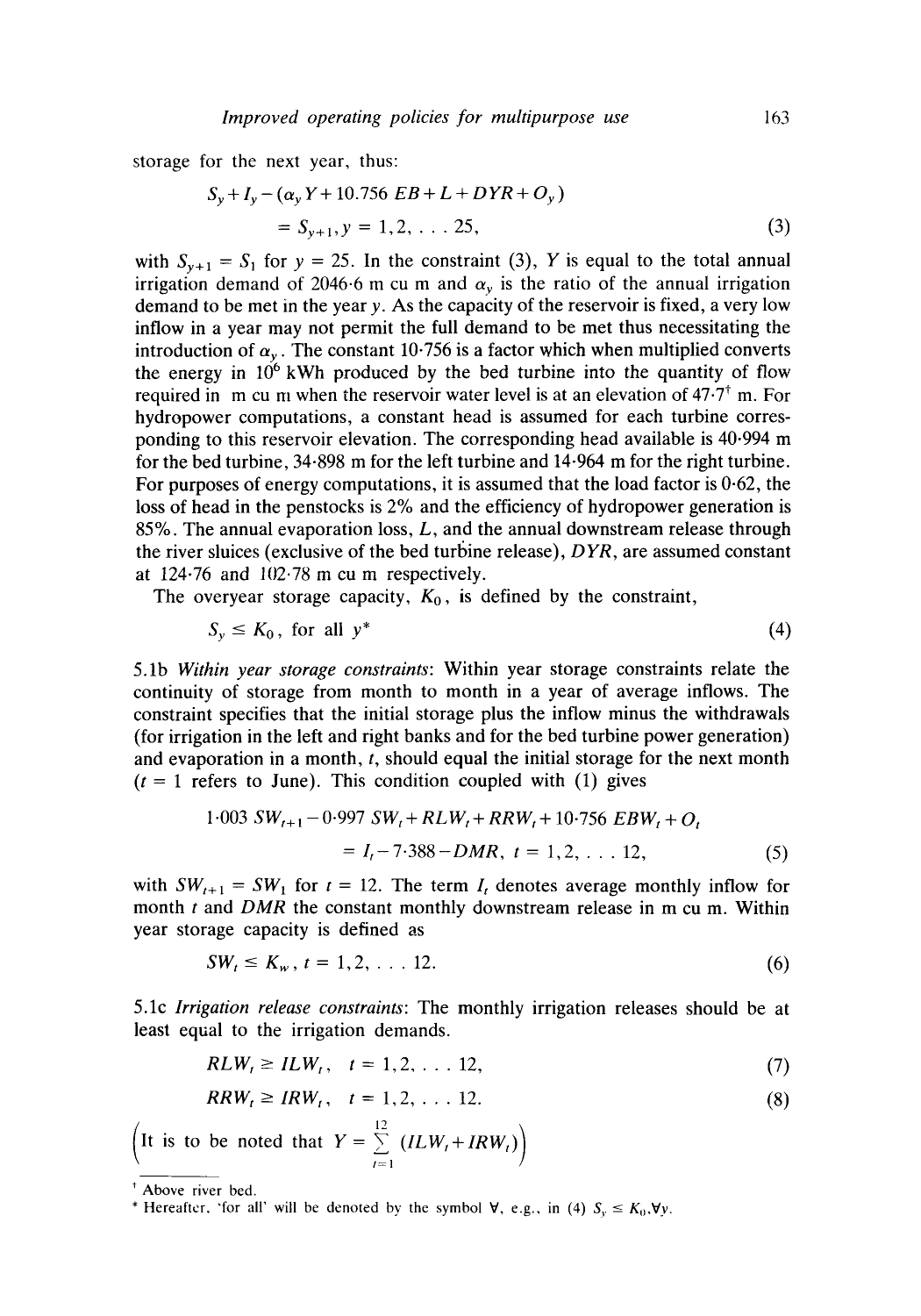The quantities  $ILW_t$  and  $IRW_t$  are listed in table 3 for all the months.

Also, the irrigation releases cannot be greater than the respective channel capacities (Shreshta 1976), thus:

$$
RLW_t \le 26.068 \text{ Vt},\tag{9}
$$

$$
RRW_t \le 186.201 \text{ Vt.} \tag{10}
$$

5.1d *Hydropower constraints: As* mentioned earlier, a constant head is assumed for each turbine corresponding to a reservoir water level elevation of 47.7 m in the reservoir. In order that the water passing through the turbines be limited to the canal withdrawals, the following constraints hold.

$$
RLW_t \ge 12.634 \; ELW_t, \; \forall t,
$$
\n
$$
(11)
$$

$$
RRW_t \ge 29.465 \ ERW_t, \ \forall t,
$$
\n
$$
(12)
$$

where 12.634 and 29.465 are conversion factors to convert energy in  $10^6$  kWh produced by the left and the right turbines, respectively, to volume of flow in m cum. The capacity production constraints are

$$
ELW_t \le 0.906 \ \forall t,\tag{13}
$$

$$
EBW_t \le 10.872 \, \forall t. \tag{14}
$$

The other constraint that  $ERW_t \le 6.523$  becomes redundant in the light of the constraints 10 and 12. Also constraint 11 is redundant because of the constraints 9 and 13.

5.1e *Storage capacity constraints:* The storage in any month t should be more than the dead storage.

$$
SW_t \ge 240.695. \tag{15}
$$

The sum of the overyear and within year storage capacities should not exceed the total reservoir capacity,

$$
K_0 + K_w \le 2024.666. \tag{16}
$$

5.1f *Link constraints:* The following constraints link the within year hydropower production to the yearly generation for the left, right and the bed turbine, respectively:

$$
EL \leq \sum_{t=1}^{12} ELW_t,
$$
\n(17)

$$
ER \leq \sum_{t=1}^{12} ERW_t,
$$
\n(18)

$$
EB \leq \sum_{t=1}^{12} EBW_t.
$$
 (19)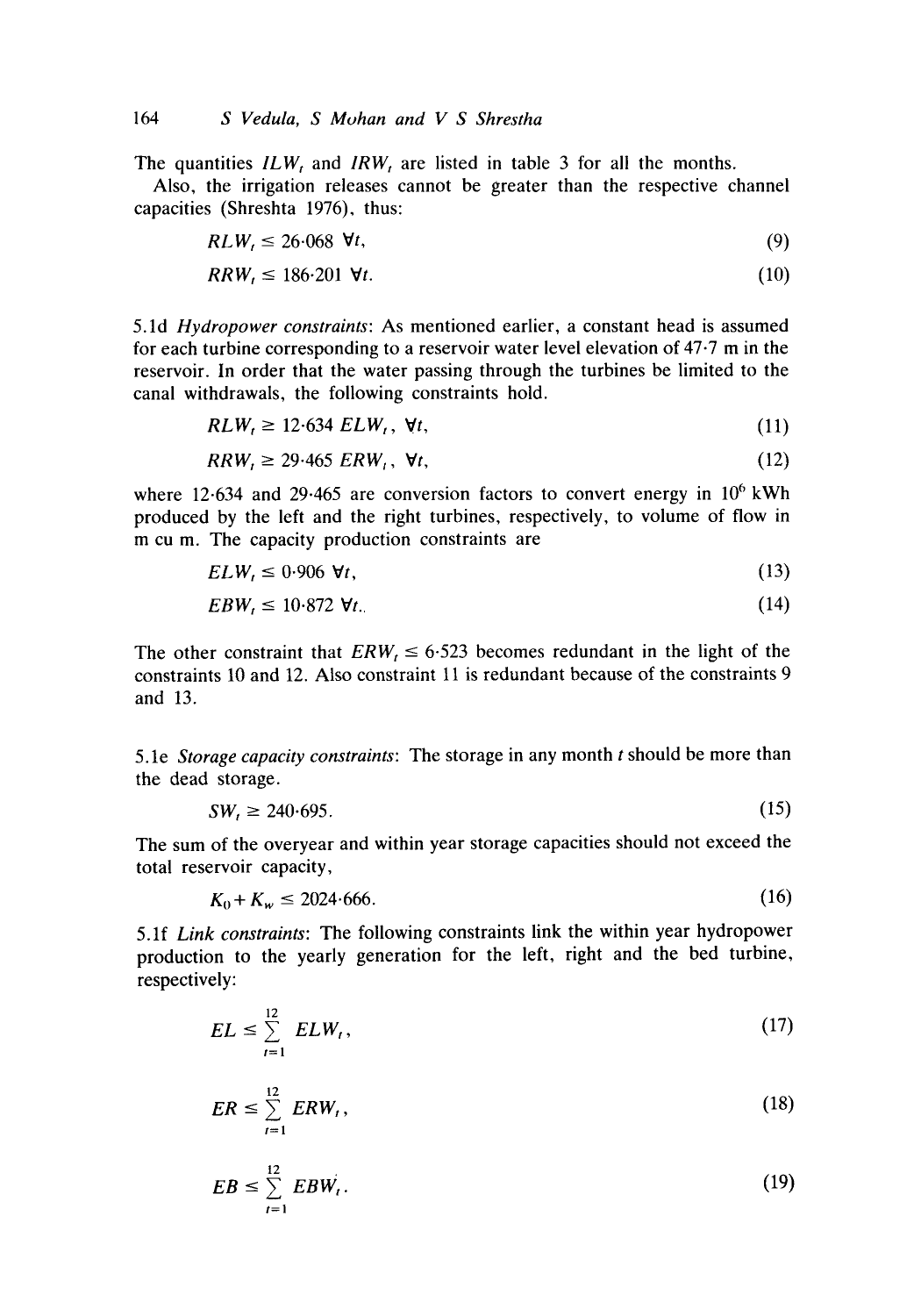The constant level of 47.7 m assumed for power computation is verified to be consistent with the overyear and within year storage values obtained in the solution of the optimization runs within half a metre.

### 5.2 *Solution*

The model has been applied to two sequences of historic streamflows each of 25 years length: the first sequence running from the water year 1932-33 to the water year 1956-57 and the second from 1957-58 to 1981-82. There are 140 variables and 188 constraints for the linear programming (LP) model in each case. The model operation for these two sequences reveals the extent of possible power generation within the constraints of the irrigation demands imposed.

5.2a *Sequence* 1 (1932-33 *to* 1956-57): The ratio of the least yearly inflow to the average annual flow during the 25 year period of sequence 1 is 0.68. The results of the run for  $\alpha$  v set equal to 1.0 for all the years are shown in table 4. The irrigation demands are satisfied to the full extent in all the years in this case. The maximum total annual hydropower generation on a constant basis is  $106.986 \times 10^6$  kWh. The left turbine operates at capacity for all months at  $0.906 \times 10^6$  kWh except in July when the production is  $0.633 \times 10^6$  kWh.

The right turbine, however, can use more water than is needed to be released to satisfy the irrigation demands. As the operating head for the bed turbine is higher than for the right turbine, the solution gives the canal withdrawals just equal to the irrigation demands and additional water is released through the bed turbine in preference to the right turbine for higher power production. The right turbine, as a consequence, does not reach its capacity any time.

5.2b *Sequence* 2 (1957-58 *to*1981-82): The value of  $\alpha$  for each of the three lowest inflow years is made equal to the ratio of that year's inflow to the annual average. For the rest of the 22 years  $\alpha_y$  is set equal to 1. Thus  $\alpha_9 = 0.45$  applies for the year 1965-66,  $\alpha_{10} = 0.43$  for 1966-67 and  $\alpha_{20} = 0.54$  for 1976-77. This implies that in those years the annual irrigation demand is satisfied only partially because of poor inflows. The monthly demands, therefore, are to be implicitly satisfied to the extent of 100  $\alpha$ <sup>o</sup> for the corresponding year y. The results of the optimization model are shown in table 4. The maximum annual power generation is  $105.543 \times 10^6$  kWh with a reduction of less than 1.5% of the value possible with

|                                                                                                               | $K_{0}$  | $K_{\rm u}$ | Total<br>capacity         | EL       | ER         | EВ<br>(m cu m) (m cu m) (m cu m) $(10^6 \text{ kWh})$ $(10^6 \text{ kWh})$ $(10^6 \text{ kWh})$ $(10^6 \text{ kWh})$ $(10^6 \text{ kWh})$ | Total<br>energy |
|---------------------------------------------------------------------------------------------------------------|----------|-------------|---------------------------|----------|------------|-------------------------------------------------------------------------------------------------------------------------------------------|-----------------|
| Sequence 1<br>$\alpha_v = 1.0 \,\text{V}v$                                                                    |          |             | 960.593 1064.073 2024.666 | 10.599   | 61.768     | 34.619                                                                                                                                    | 106.986         |
| Sequence 2<br>$\alpha_{9}$ (1965-66) = 0.45<br>$\alpha_{10}(1966-67) = 0.43$<br>$\alpha_{20}(1976-77) = 0.54$ | 1376.773 |             | $647.893$ 2024.666        | $10-398$ | $61 - 768$ | 33.377                                                                                                                                    | 105.543         |

**Table** 4. Results of storage model (irrigation demands fully satisfied)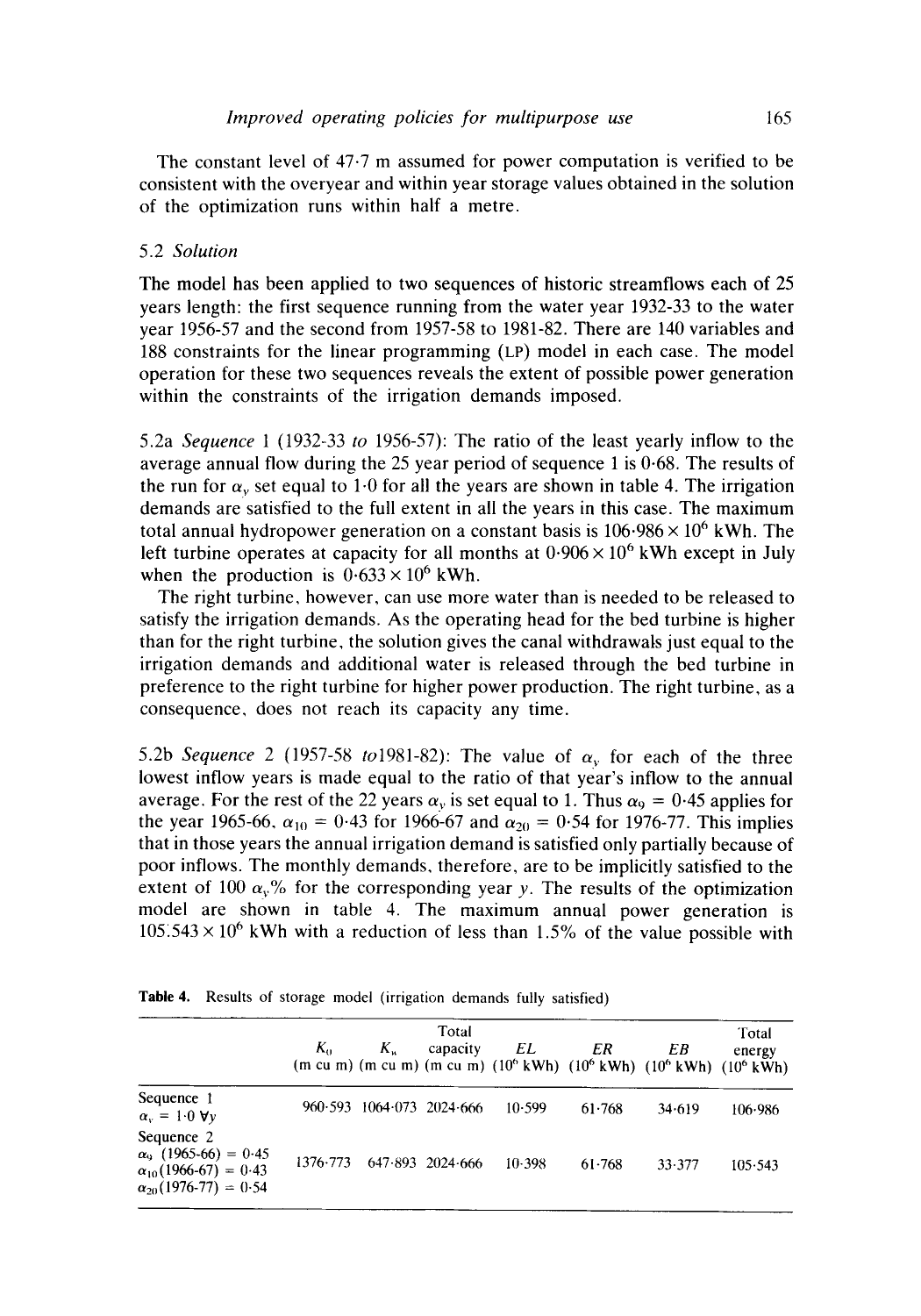sequence 1. If full irrigation demands for all years are insisted upon with sequence 2, the solution, naturally, would have been infeasible.

# **6. Simulation**

The simulation study was carried out in two stages. First, the reservoir operation is simulated on a monthly basis for the historic data of 52 years for 13 different operating policies each of which defines the way the bed turbine should be operated to increase power production. The part of the policy for regulating the irrigation canal releases is, however, the same for all the policies. A comparison is made with the existing operation for the few years for which field data are available. Secondly, two of the most promising of these operating policies were used to simulate the reservoir operation over different lengths of synthetically generated monthly streamflow sequences to determine the frequency distribution of the annual hydropower that can be generated from the reservoir project.

# 6.1 *Operating policies*

6.1a *Irrigation releases:* In a normal year, the inflows are sufficient to meet irrigation demands. Shortages are imminent in low inflow years. Though the irrigation shortage cannot be eliminated in each year, the irrigation release policy is aimed at eliminating the shortage for the more important kharif season (than rabi). Thus the irrigation release policy boils down to the specification of the release pattern in the rabi season.

A set of beginning of month storages are computed following Shreshta (1976) for the months from December to May such that the computed or higher value for any month when maintained in the reservoir (at the beginning of the month) ensures full supply of irrigation demand for that and the following months in that water year. This, however, may require the shutting-off of the bed turbine during some months. These storages are computed backward starting from May. For this purpose, it is assumed that the reservoir would have only dead storage on June 1 and the beginning of the storage for May equals the sum of the irrigation demand, constant downstream release and evaporation loss for May. The storages for the months of April, March, February, January and December are computed in a similar way. The inflows during these months are not taken into account, as they are small compared to the storages required and to this extent, as will be seen subsequently, the release policy will be conservative. The beginning of month storages thus computed are tabulated in table 5. If the storage at the beginning of any month falls short of the computed value, irrigation shortage is very likely to occur in the subsequent period (in the rabi season). The irrigation releases in the rabi season are thus regulated as follows.

If in a simulation run, the actual reservoir storage at the beginning of a month is greater than or equal to the computed value, then the full irrigation demand is released and the bed turbine allowed to operate as per the policy described in §6. lb below. On the other hand, if the actual storage at the beginning of the month falls below the computed value, the irrigation release is reduced in the ratio of the available live storage to the live storage corresponding to the computed (beginning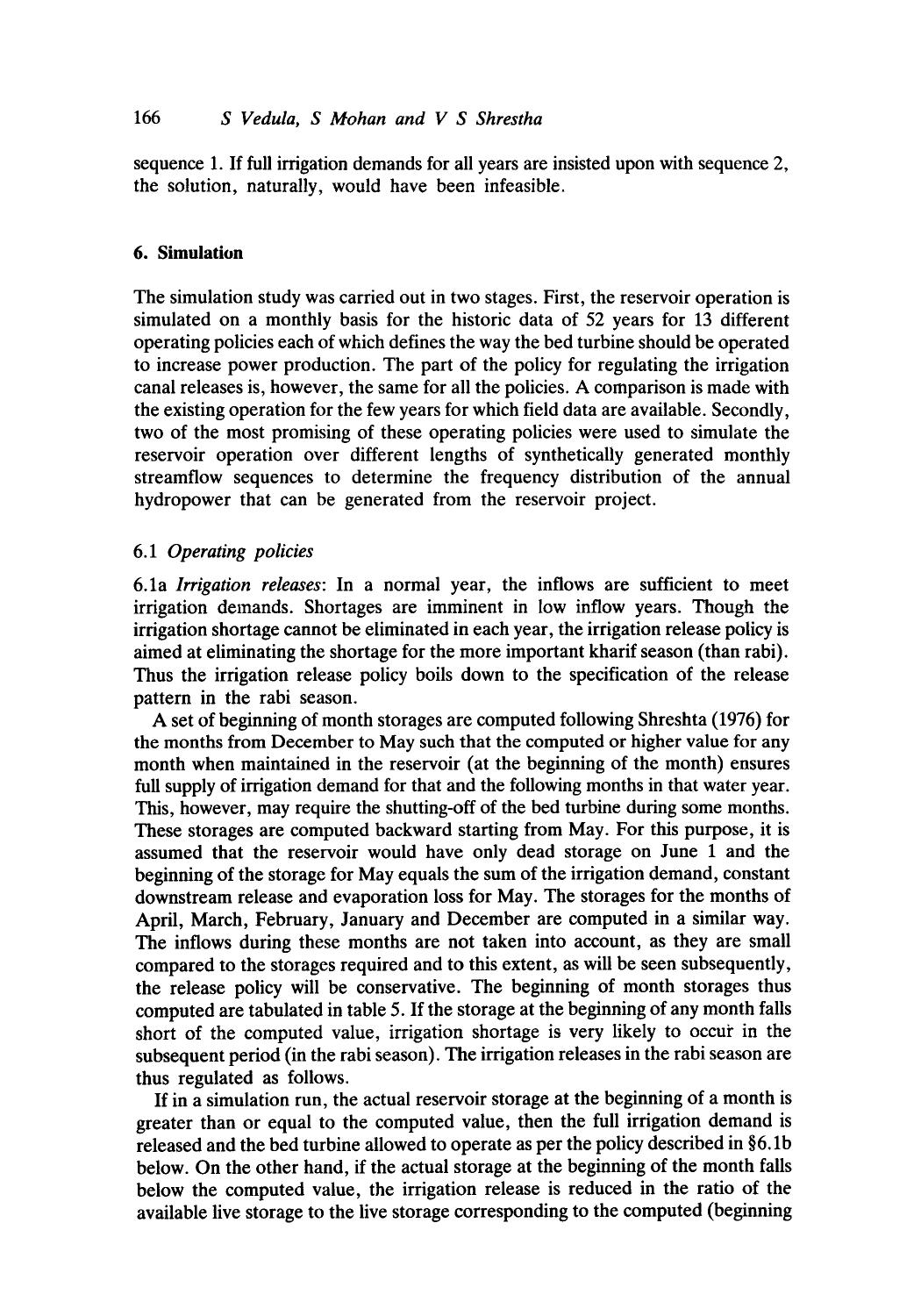| Month    | Beginning of month<br>storages (m cu m) |
|----------|-----------------------------------------|
| May      | 437-045                                 |
| April    | 653.449                                 |
| March    | 870.282                                 |
| February | $1071 - 120$                            |
| January  | 1230-387                                |
| December | 1362-948                                |

**Table** 5. Beginning of month storages

of the month) storage for that month, and the bed turbine is shut down for that month. This principle is applied for all the months in the rabi season beginning from December.

6. lb *Power generation policy:* There is difficulty in operating the bed turbine at its full capacity just when the reservoir water level rises above the minimum stipulated for the turbine operation. The level in the next month may drop down to such an extent that the bed turbine may have to be shut off. Such difficulties are not posed by the left and right turbines as water is released through the canals for irrigation anyway and whatever power can be generated with these releases will be generated. This calls for a strategic policy for bed turbine operation.

Any release made through the bed turbine in a month reduces storage in the reservoir that might lead to an irrigation shortage in the next month. Keeping these considerations in view, a reservoir level *HB* is to be chosen at and above which the bed turbine is operated at full (or at a specified percentage of its) capacity and below which it is operated only at part capacity as per the operating policy in (20) below. The release through the bed turbine, *QB'* is then specified as follows:

$$
QB' = QB(H - H_0)/(HB - H_0), \text{ for } H \leq HB.
$$
 (20)

Thus the bed turbine is brought from zero capacity operation to full capacity operation in a linear manner as the reservoir level rises from the minimum (permissible for power generation) to the specified or chosen value *HB.* The required water is released to the turbine to satisfy this condition. The lower the value of *HB,* the higher the power generation from the bed turbine and the greater is the risk of irrigation shortage in the subsequent months.

# 6.2 *Historic streamflow sequence*

6.2a *Simulation with different operating policies:* Simulation runs are made for a 52-year historic s'treamflow sequence (1930-31 to 1981-82) for thirteen different operating policies (Mohan 1983) starting from the dead storage level for the first month of the first year. The runs in the present study are made with a revised irrigation demand pattern compared to that used in Mohan (1983). The details of the computer programme with its various subroutines are given in Shreshta (1976). Table 6 gives the specification of the thirteen policies used in the simulation runs numbered 1 to 13. These thirteen runs give a range of annual irrigation releases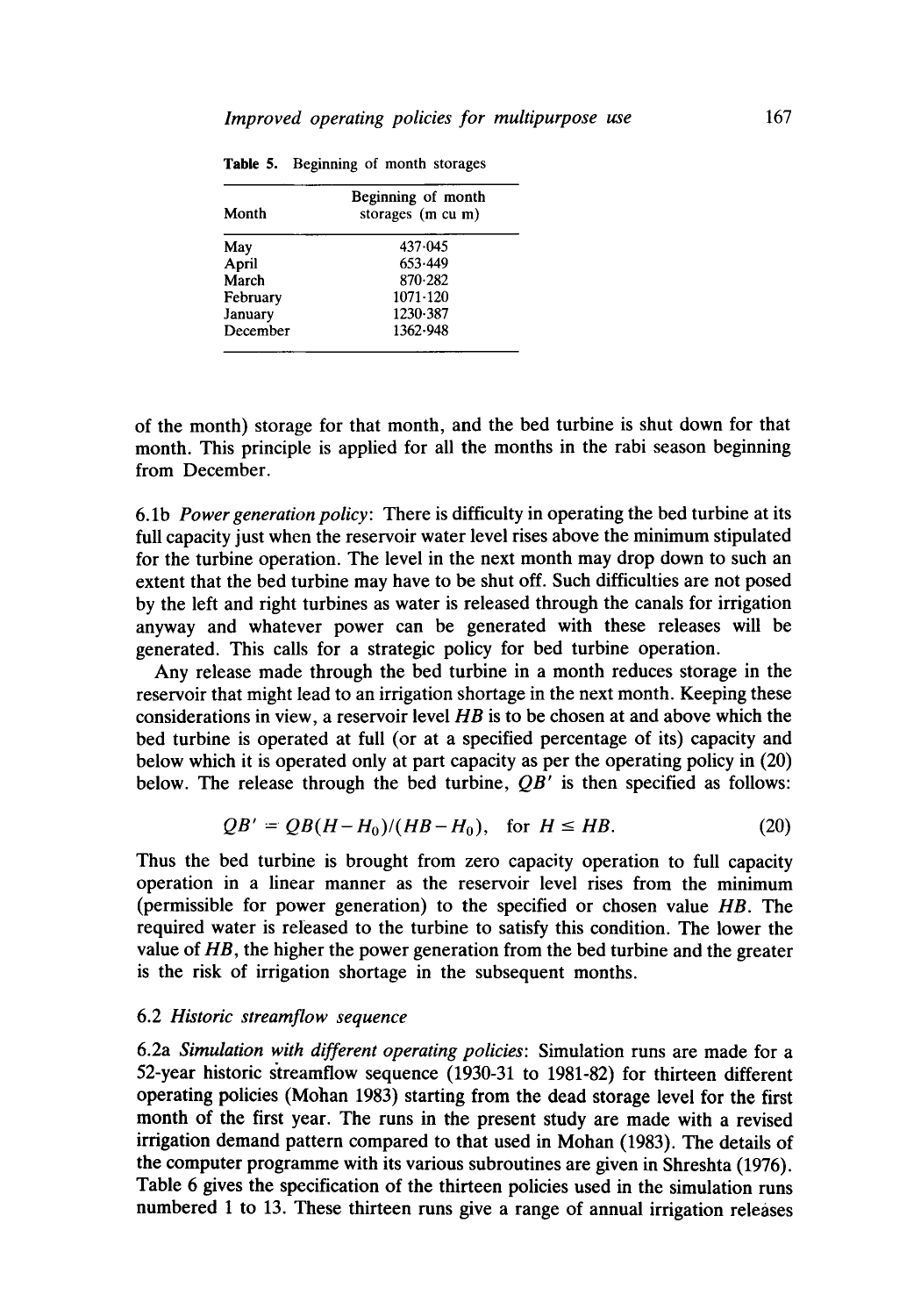| Run<br>number  | Bed turbine<br>capacity<br>(%) | Specified reservoir<br>level, $HB$<br>(m) |
|----------------|--------------------------------|-------------------------------------------|
| 1              | 0                              |                                           |
| 2              | 25                             | 56.693*                                   |
| 3              | 50                             | 56.693                                    |
| 4              | 75                             | $56 - 693$                                |
| $5^{\ddagger}$ | 100                            | 56.693                                    |
| 6              | 100                            | $54.406^+$                                |
| 7              | 100                            | $52 - 000$                                |
| 8              | 100                            | 50.000                                    |
| 9              | 100                            | 48.000                                    |
| 10             | 100                            | 46.000                                    |
| 11             | 100                            | 44.000                                    |
| 12             | 100                            | 42.000                                    |
| 13             | 100                            | 40.000                                    |

**Table** 6. Operating policies for simulation

Maximum reservoir level (above the river bed) Maximum reservoir level for operation of Right Turbine

<sup>#</sup> In this run, for example, the bed turbine is brought to the 100% capacity at a reservoir elevation of 56.693 m.

with the corresponding amounts of energy production so that average annual values resulting from the various policies may be compared. Figure 3 gives the trade-off curve between the total irrigation water supplied and the corresponding total energy that can be generated, both expressed in terms of average values over the 52-year period for each policy. The scale of irrigation shortages (from the demands used in this study) is also marked in percent on the x-axis of figure 3.



Figure 3. Trade-off between irrigation release and hydropower.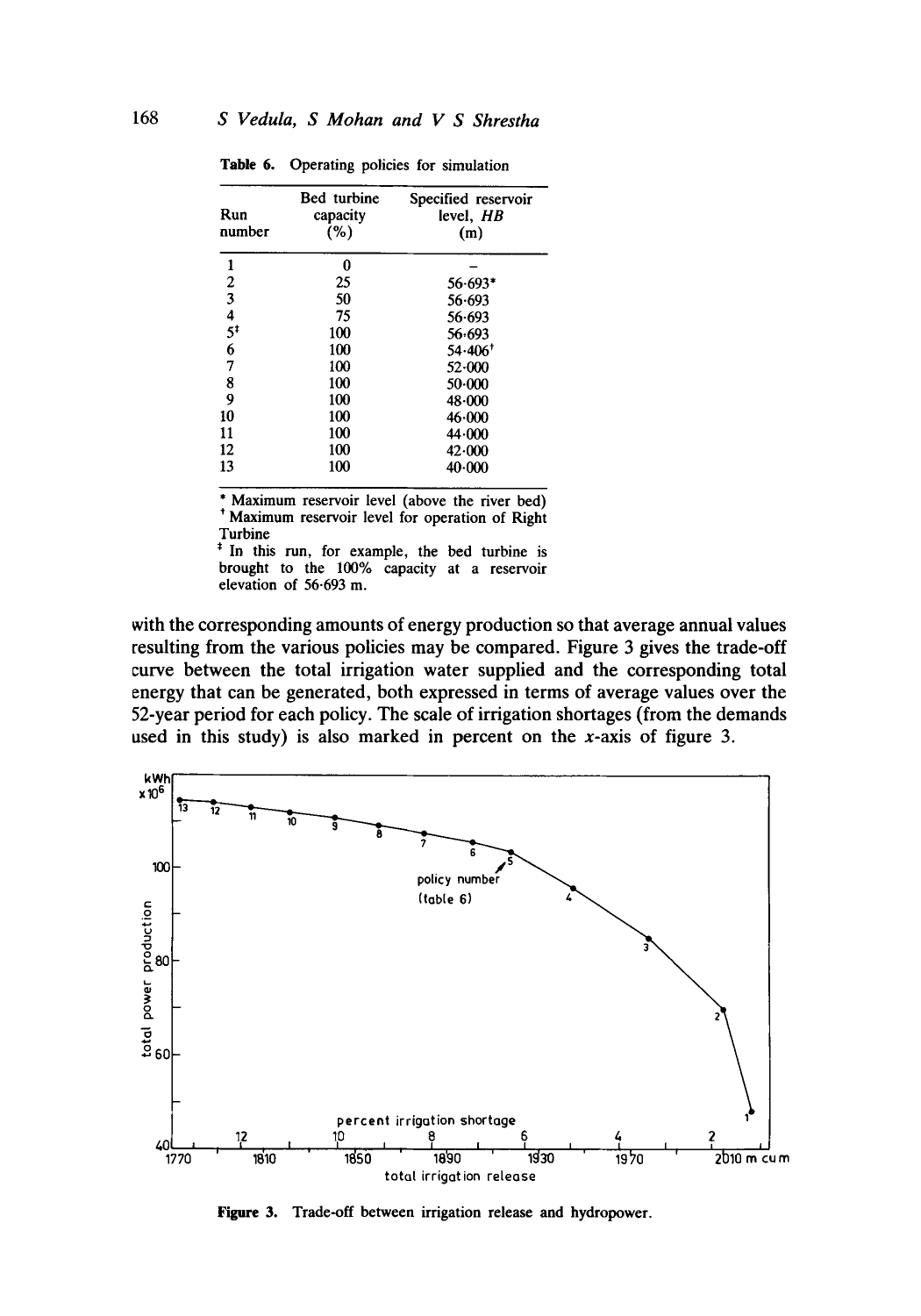

Figure 4. Comparison **between simulated and actual irrigation releases.** 

**6.2b** *Comparison with existing operation:* **Figures 4, 5 and 6 give the results of the simulation runs for the 11 years, 1971-72 to 1981-82, for which field data are available for comparison. The data on the actual hydropower generated monthwise during these years were obtained from the Divisional Office of the Karnataka Power Corporation at the project site. The results of only the most promising** 



Figure 5. Comparison **between simulated and actual bed power generation.**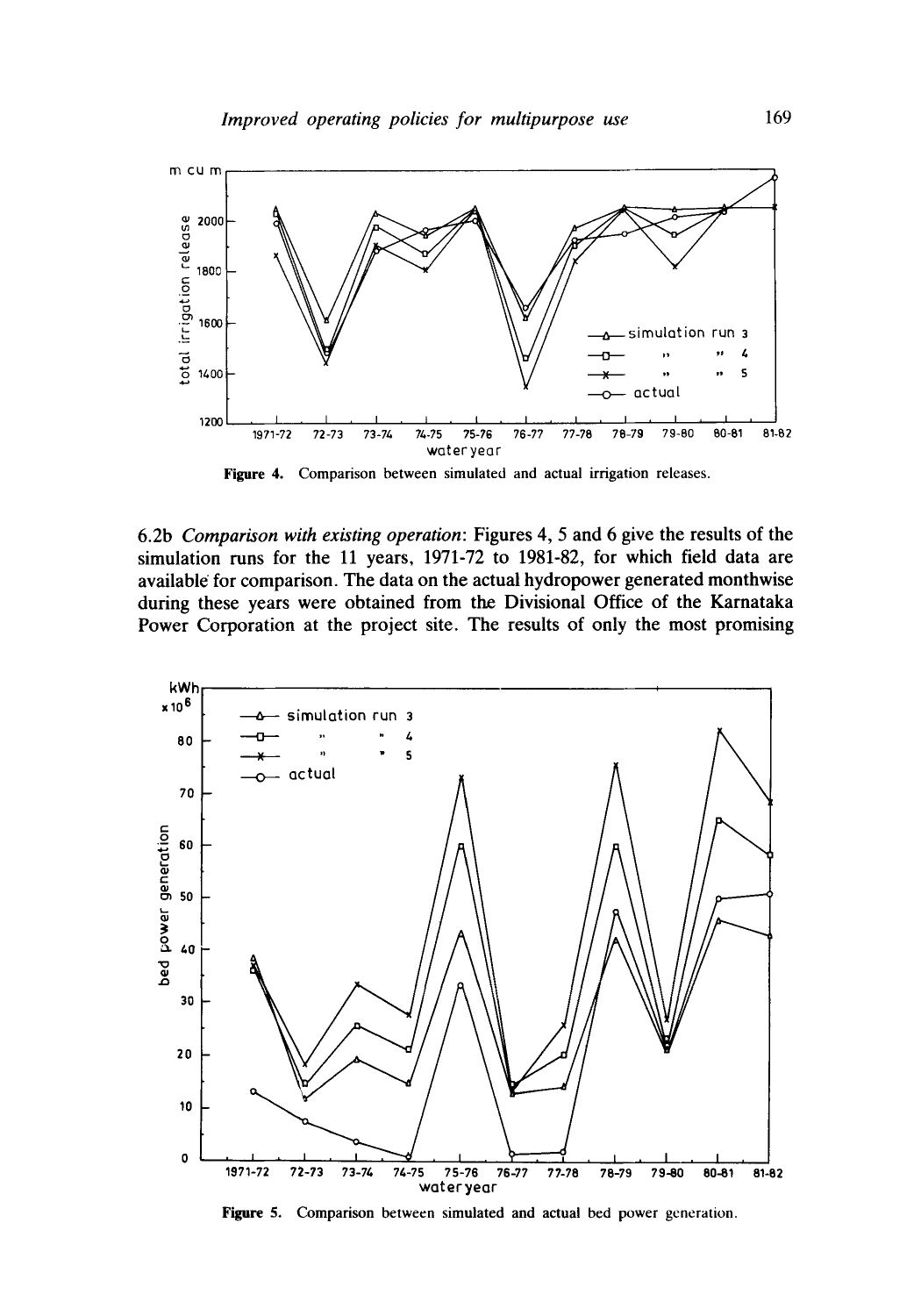

Figure 6. Comparison between simulated and actual total power generation.

simulation runs 3, 4 and 5 are shown in the figure for comparison. It is found from the simulation runs for the 13 different policies that all the runs except 3, 4 and 5 resulted in more than 5% deficit in the average annual irrigation release (average for the 11 years considered above) compared with the average of the amounts actually released in those years. On this basis, the results of the three promising simulation runs 3, 4 and 5 are analysed in detail. The annual values of the total irrigation release are plotted in figure 4 for each of the three policies. It is seen from the figure that the irrigation release decreases, in general, from policy 3 to policy 4 and then further with policy 5 in that order, as may be expected. The exception is in the case of 3 years, 1975-76, 1978-79 and 1980-81 in all of which the yearly inflow is quite high compared with the annual average, with the result that what has been demanded has been released to the full extent.

Table 7 gives the comparison of the average values of the irrigation release and the hydropower generated with actual achievements over the 11 years. From the

|                                                                | Average annual values |          |          |          |  |  |
|----------------------------------------------------------------|-----------------------|----------|----------|----------|--|--|
| Quantity                                                       | <b>Actuals</b>        | Policy 3 | Policy 4 | Policy 5 |  |  |
| Inflow <sup>*</sup> (m cu m)<br>Irrigation<br>release (m cu m) | 2701<br>1912          | 1948     | 1894     | 1835     |  |  |
| Bed turbine<br>power production,<br>$(10^6 \text{ kWh})$       | $21 - 2$              | 27.9     | $36 - 4$ | 43.9     |  |  |
| Total power<br>production<br>$(10^6 \text{ kWh})$              | $57-1$                | 77.8     | 82.5     | $85 - 8$ |  |  |

**Table 7.** 'Summary of results of comparison with existing operation (Period 11 years: 1971-72 to 1981-82)

 $*$  52 years average = 2998 m cu m.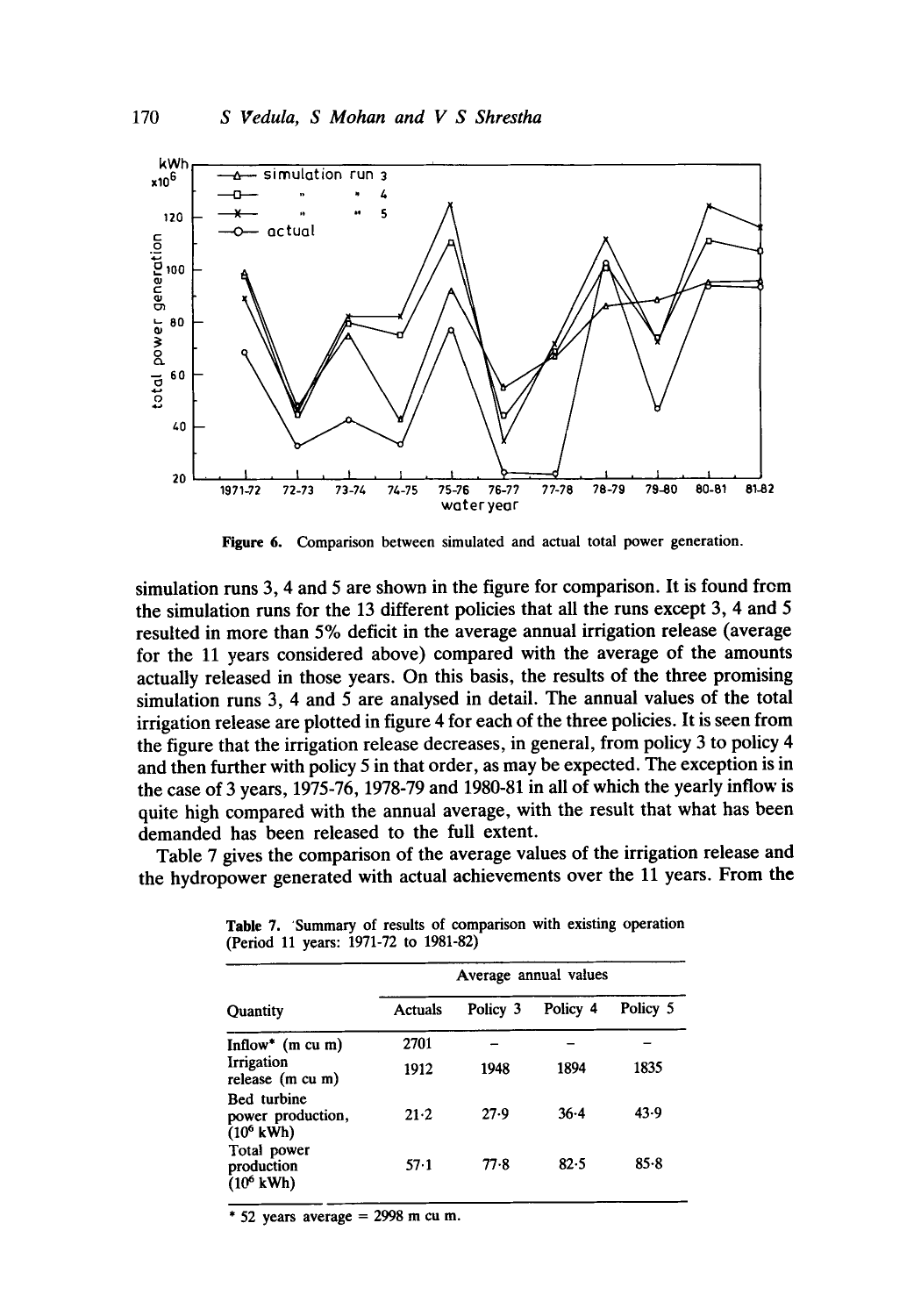average values computed for the eleven years, it is seen from table 7 that the release is 1-9% in excess for policy 3, 0.9% in deficit for policy 4 and 4% in deficit for policy 5 compared with the (11-year) actual average value.

The performance of the bed turbine power generation can be seen from figure 5. Policies 4 and 5 produce higher power than the actual achievement in all the 11 years, whereas policy 3 produces such a result in 7 out of 11 years. On an average over the 11 years, the average annual bed turbine power generation is higher by 32% with policy 3, 72% with policy 4 and 107% with policy 5, as can be seen from table 7.

In terms of the total hydropower generation from all the three turbines, it is seen from figure 6 that policies 3, 4 and 5 gave better results than actual achievements for all the years except one. The crisscrossing of the lines for the policies 3, 4 and 5 prior to the years 1972-73, 1976-77 and 1979-80 is because these years represent the three lowest inflow years in the 11 years tested. However, table 7 shows that, on the average, policies 3, 4 and 5 generate 36%, 45% and 50% higher total hydropower than the average annual value actually realised for the ll-year period.

This is a significant result considering the frequent acute power shortage the State of Karnataka experiences from time to time. The price that is paid for this excess energy production is the shortage of 0.9% or 4% average annual irrigation release depending on policy 4 or policy 5 that is used compared with the average annual actual release for the ll-year period. Thus policies 4 and 5 demonstrate substantial increase in the annual hydropower generation at Bhadra reservoir without undue sacrifices in irrigation supplies. Analysis based on a long term simulation based on historic or generated sequences of streamflow data shows even better results as will be discussed subsequently from the results shown in table 8.

# 6.3 *Synthetic streamflow sequences*

6.3a *Generation of synthetic gtreamflows:* From the available historic data (of monthly streamflows) for 52 years, monthly streamflows are synthetically generated using the Thomas-Fiering model (Fiering & Jackson 1971) for 1050 years. The first 50 years of generated flows are discarded (for bias likely to be associated with the choice of the initial value used for generation) and the data for the remaining 1000 years are divided into sequences of different lengths for simulation.

6.3b *Simulation with generated streamflows:* The 1000 years of generated monthly streamflows are divided into  $4$  sets of sequences of different lengths - (i) 50 sequences of 20 years each, (ii) 40 sequences of 25 years each, (iii) 25 sequences of 40 years each, and (iv) 20 sequences of 50 years each. Two operating policies are selected for simulation with these four sets. These policies correspond to runs 4 and 5 in table 6. For each of these policies, as many simulation runs are made as the number of sequences in each of the four sets of generated data. For a given set, the average annual power production is computed for each sequence thus enabling the computation of the exceedance probabilities for that set. These probabilities are obtained for each set with each of the two policies used. The probability distribution of the average annual power production obtained thus is plotted in figure 7 for policy 4 and in figure 8 for policy 5. These plots show that beyond an exceedance probability of 0.2, the total hydropower generated is not sensitive to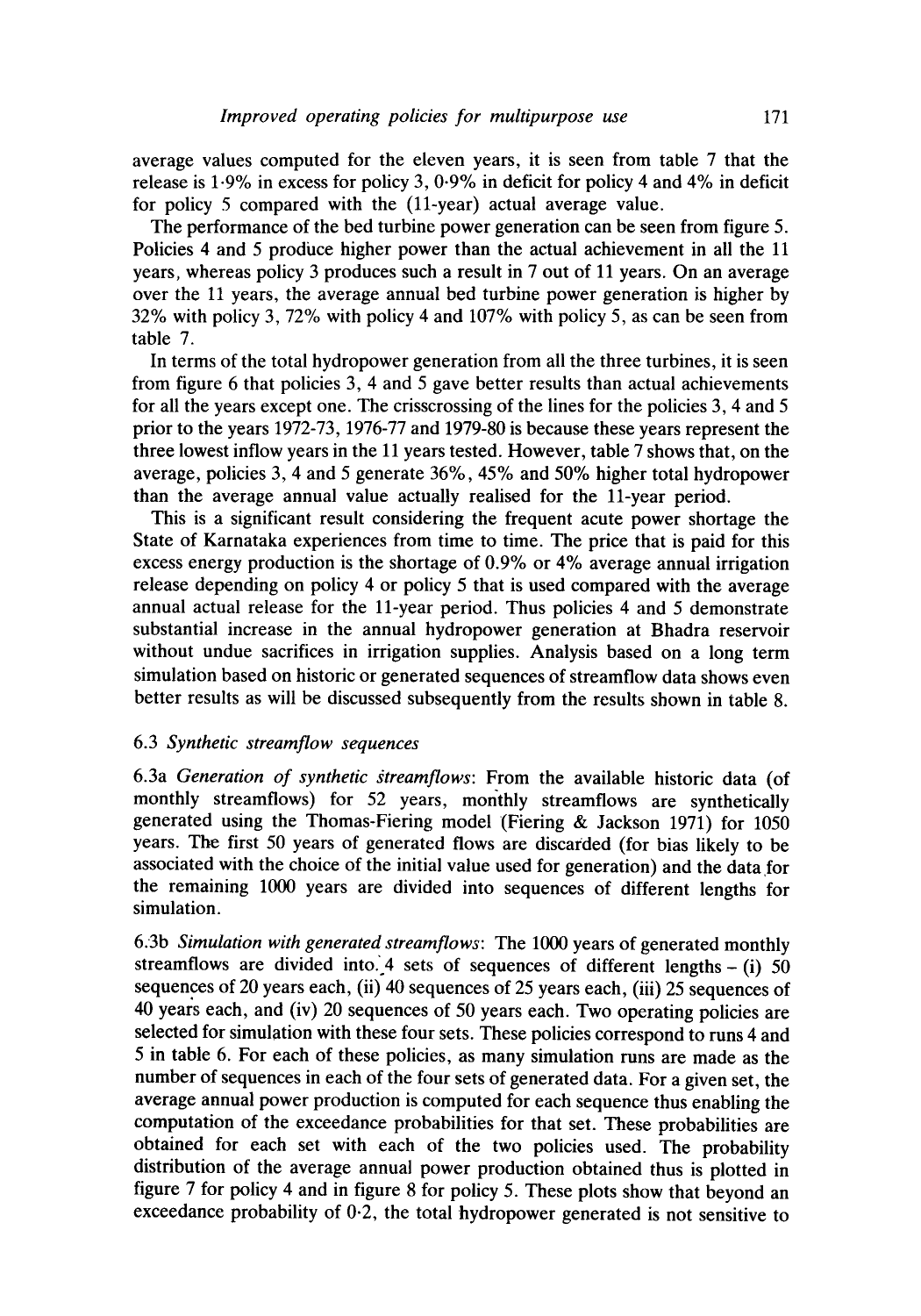| Irrigation demand<br>satisfied (%) | Energy production $(10^6 \text{ kWh})$<br>Historic data Generated data |                               |  |
|------------------------------------|------------------------------------------------------------------------|-------------------------------|--|
|                                    |                                                                        |                               |  |
| 100                                | 106.99                                                                 |                               |  |
| $100*$                             | 105.54                                                                 |                               |  |
|                                    |                                                                        |                               |  |
|                                    |                                                                        |                               |  |
|                                    |                                                                        |                               |  |
| 94                                 | $103 - 60$                                                             |                               |  |
|                                    |                                                                        |                               |  |
|                                    |                                                                        |                               |  |
|                                    |                                                                        | $102 - 23$                    |  |
|                                    |                                                                        | $102 - 24$                    |  |
|                                    |                                                                        | $102 - 03$                    |  |
| 98                                 |                                                                        | 101.94                        |  |
|                                    |                                                                        |                               |  |
| 97                                 |                                                                        | 108-25                        |  |
|                                    |                                                                        | $108 - 24$                    |  |
|                                    |                                                                        | $108 - 12$                    |  |
|                                    |                                                                        | $108 - 04$                    |  |
|                                    | 95<br>98<br>98<br>98<br>97<br>97<br>96                                 | Average annual value<br>95.43 |  |

**Table 8. Summary of results of optimization and simulation** 

\* Except for 3 years - 9th, 10th and 20th **years for which the percentages are** 45, 43 and 54, **respectively.** 

**the length of the sequences used in either policy. The computations of the exceedance probabilities using simulation based on the generated data are given**  by Mohan (1983). **The results presented in the paper are obtained for the specific irrigation demand in table 3.** 

### **7. Summary of results**

**Table 8 presents a brief summary of results obtained with optimization and simulation with two of the policies tested. The percentage of the irrigation demand satisfied and the maximum possible hydropower generation as average annual values are given for each of the cases listed. The comparison of the performance**  using the policies 4 and 5 with the historic performance (for the 11-year period considered) has been made in table 7 and discussed earlier. The results of **simulation with generated data in table 8 give an idea of the possible outcome in the long run with the use of the policies 4 and 5. It is seen that with a marginal tolerance of 2 to 3% in meeting the specified irrigation demand, there is a significant increase in the hydropower generation with either policy - 44% increase with policy 4 and 47% with policy 5 compared with the average actual production in the ll-year period of 1971-72 to 1981-82 during which time the irrigation releases also fell short of the demand by 7% on the average.** 

**It is to be reiterated here that significant increase in the hydropower generation is obtained with what is considered to be a rather stringent irrigation demand - the**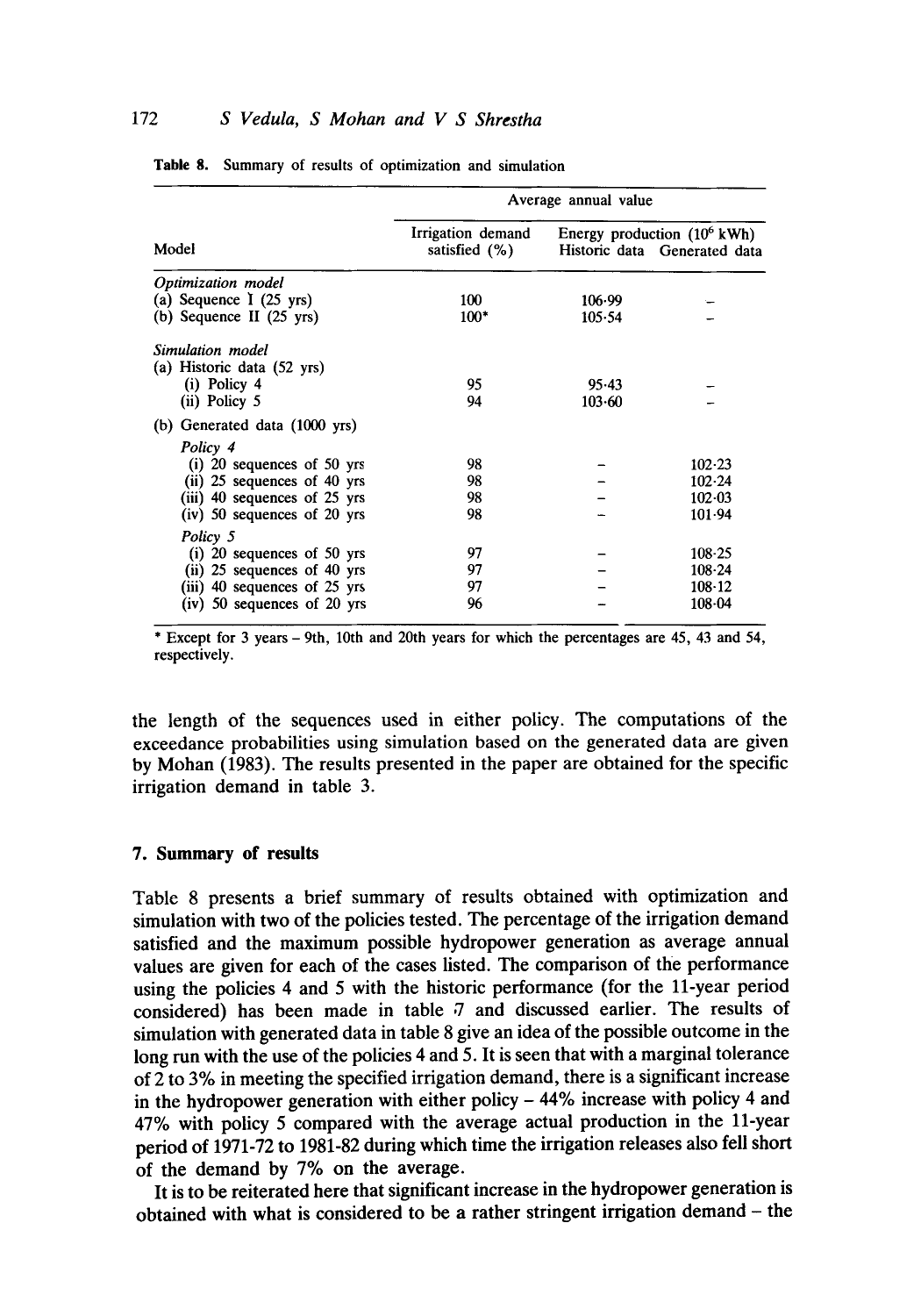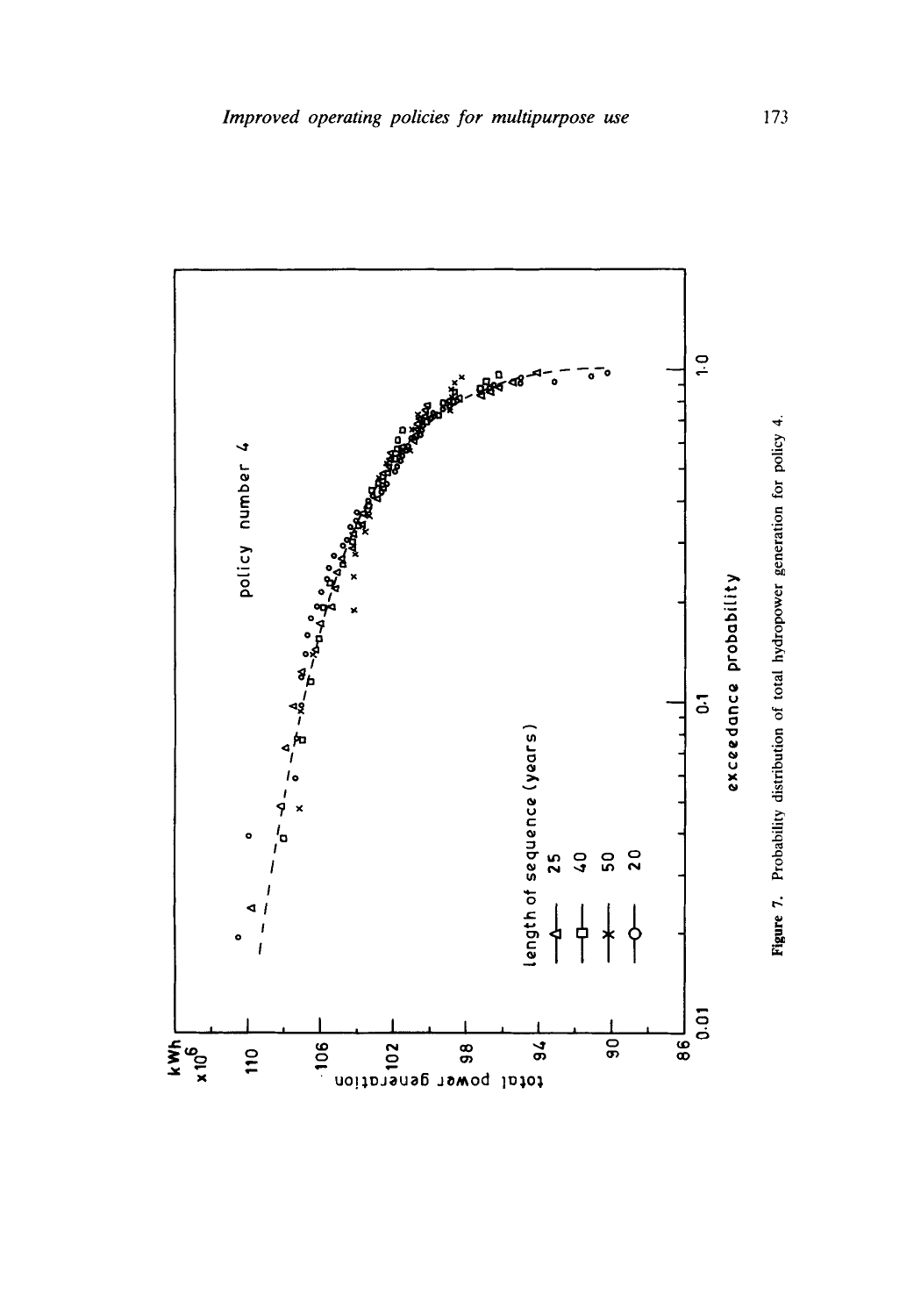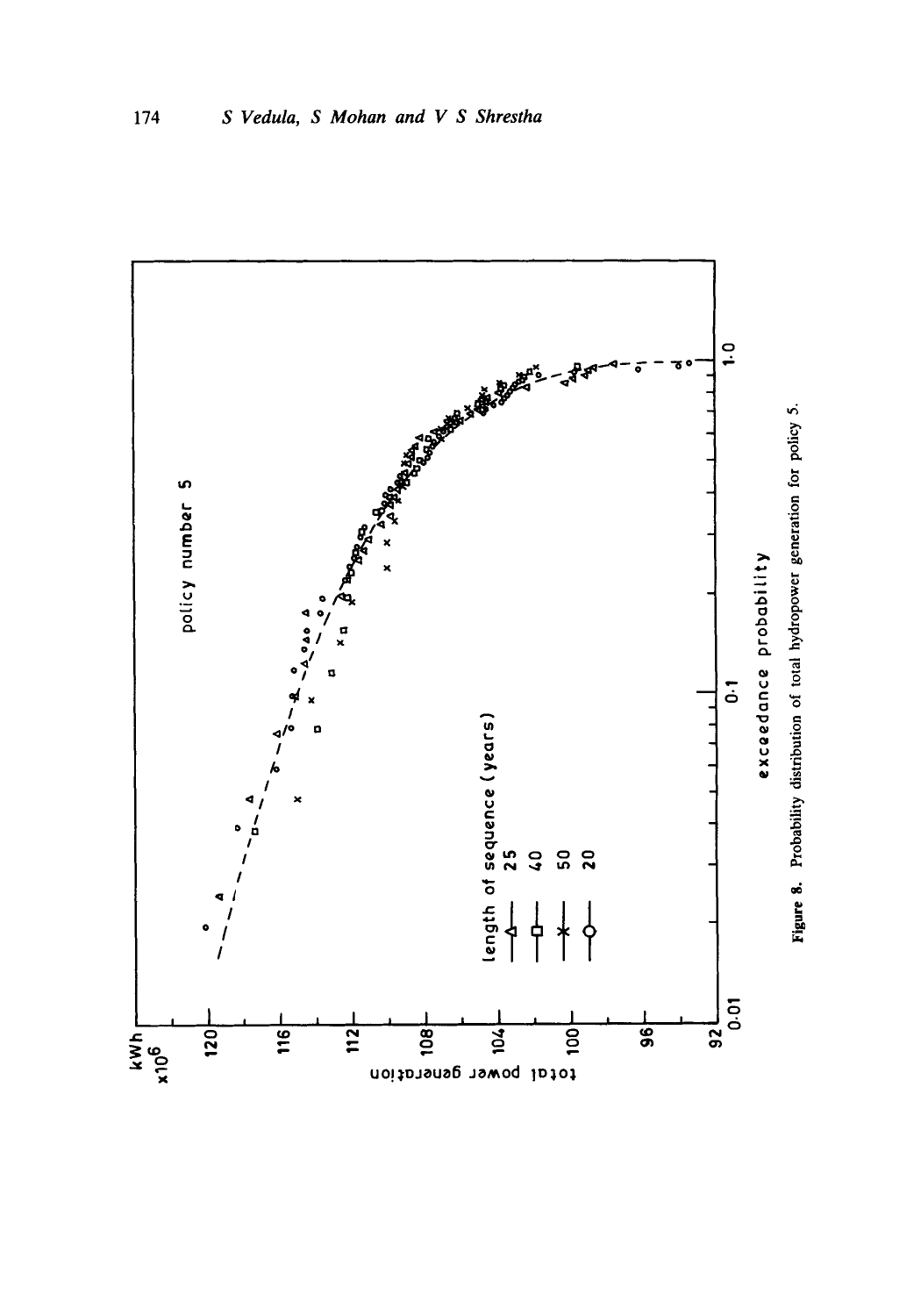higher of the estimated monthly canal water requirements as per the cropping schedule and of the average actual monthly canal withdrawals.

### **8. Conclusion**

The potential for hydropower generation at the Bhadra reservoir project is investigated using both optimization and simulation models. The release policy for the bed turbine operation holds the key for attainment of higher energy production. Operating policies promising substantial increase in the total hydropower production at the project are identified. A comparison of the performance with the identified policies with the actual performance made over a period of 11 years shows a significant increase in the hydropower production than has been possible thus far without sacrificing the irrigation component.

The wholehearted cooperation and the assistance received from the officers of the Water Resources Development Organisation, Government of Karnataka, and the Karnataka Power Corporation, in providing all the necessary data for the present study, are gratefully acknowledged.

# **List of symbols**

| DMR              | constant monthly downstream release irrespective of release to bed turbine    |
|------------------|-------------------------------------------------------------------------------|
|                  | (m cu m)                                                                      |
|                  | DYR constant annual downstream release irrespective of release to bed turbine |
|                  | (m cu m)                                                                      |
| EB               | annual bed turbine hydropower production $(10^6 \text{ kWh})$                 |
| EL               | annual left bank turbine hydropower production $(10^6 \text{ kWh})$           |
| ER               | annual right bank turbine hydropower production $(10^6 \text{ kWh})$          |
| $EBW_t$          | bed turbine hydropower production in month $t$                                |
| $ELW_t$          | left bank turbine hydropower production in month $t$                          |
| $ERW_t$          | right bank turbine hydropower production in month $t$                         |
| H.               | reservoir stage $(m)$                                                         |
| $H_0$            | minimum reservoir stage for bed turbine operation (m)                         |
| H B              | selected reservoir stage at which bed turbine operates at full capacity (m)   |
| $I_t$            | reservoir inflow in month $t$ (m cu m)                                        |
| $I_{\nu}$        | reservoir inflow in year $y$ (m cu m)                                         |
| $ILW_t$          | left bank canal irrigation demand in month $t$ (m cu m)                       |
| $IRW_t$          | right bank canal irrigation demand in month $t$ (m cu m)                      |
| $K_0$            | overyear storage capacity (m cu m)                                            |
| $K_{w}$          | within year storage capacity (m cu m)                                         |
| $\boldsymbol{L}$ | annual reservoir evaporation loss (m cu m)                                    |
| $L_t$            | reservoir evaporation loss in month $t$ (m cu m)                              |
| $O_{t}$          | reservoir spill in month $t$ (m cu m)                                         |
| $O_{\nu}$        | reservoir spill in year $y$ (m cu m)                                          |
|                  |                                                                               |